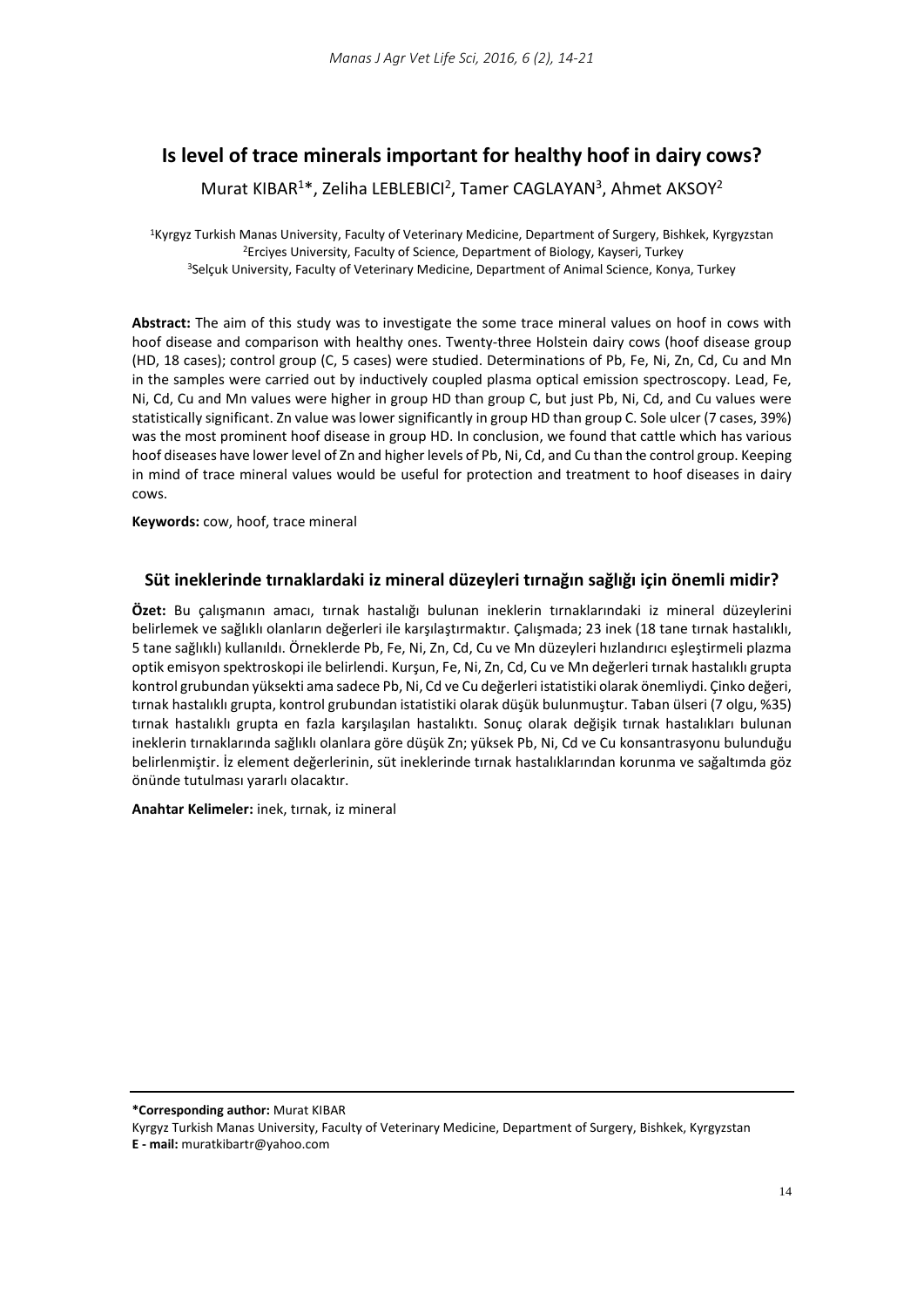### **INTRODUCTION**

Some trace minerals (TM) are very important in maintenance of hoof epithelial and connective tissues. Copper (Cu), zinc (Zn), and manganese (Mn) have received the most attention by investigators. These TMs have important roles in protein synthesis, vitamin metabolism, formation of connective tissue, and immune function (1,2). During the process of keratinization, epidermal cells rely upon the dermal layers for the supply of nutrients, macro and trace minerals, and vitamins. This supply must be provided entirely via diffusion from blood vessels in the underlying dermis because the epidermis is an avascular tissue (3,4). Hendry et al. 5 reported that little is known about the control mechanism for nutrient flow and rate of keratinization.

Zinc has been identified as a key mineral in the processes of keratinization (4,6). Copper is needed for activation of the thiol oxidase. Of greatest importance in the keratinizing horn cell is the activity of this enzyme (4,7). Manganese helps minimize feet problems by maintaining proper leg formation (1,4). Additionally, iron (Fe), Nickel (Ni), Cadmium (Cd), and Lead (Pb) also plays important role of some enzymes activation which is important role of keratinization (1,8).

The level of serum trace minerals concentration and effect of trace mineral source in farm animals have been studied several times and represented in detail (8-10). However, trace minerals status in hoof has been reported in a few studies (11) and according to our acknowledgement no study reported comparison to status of trace minerals between healthy and diseased hoof of cattle. The aim of this study was to investigate and comparison the some trace mineral values on hoof in healthy cows and with hoof disorders.

#### **MATERIAL and METHODS**

## **Experimental design and animals**

Twenty-three Holstein dairy cows (18 with hoof disorders, group HD; 5 control, group C) were studied in a private dairy farm. Calving number, calving time, lactation number, and lactation stage were detected from farm recording system. The dairy herd was housed in naturally ventilated open shade straw bedded barns. Requirements of cows were calculated from the average weight and milk yield according to the National Research Council (NRC) requirements (12). The average feed composition is listed in Table 1. They were walked about 150 meters toward the milking house three times a day. Their hooves had not been trimmed till a few years. All of the cows were trimmed and checked for lameness score and hoof disease such as solea ulcer, heel erosion, white line disease etc.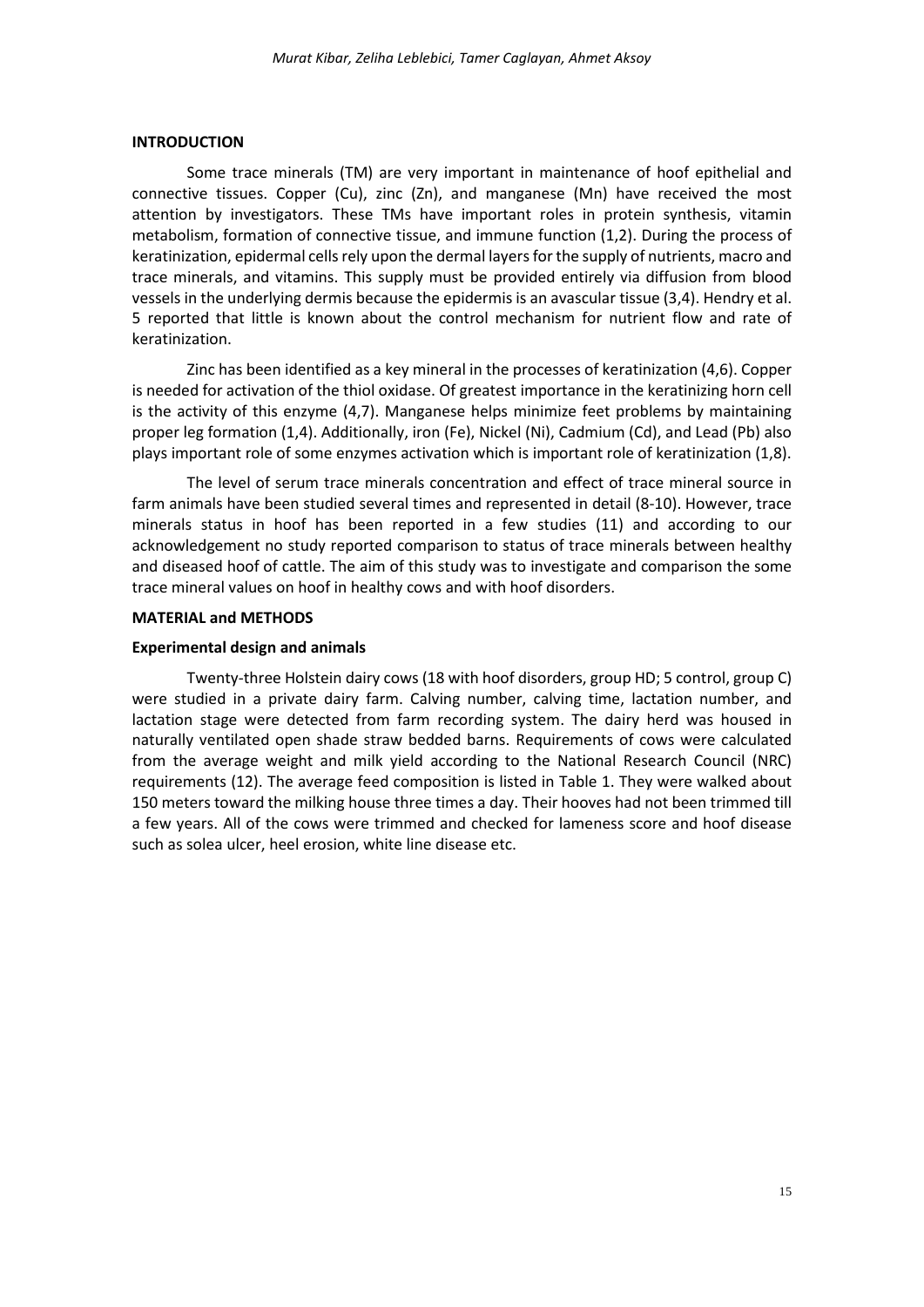| Ingredients             | Daily quantity, kg / cow |
|-------------------------|--------------------------|
| Wheat straw             | 6.00                     |
| Alfalfa hay             | 4.00                     |
| Barley                  | 4.00                     |
| Cottonseed meal         | 2.00                     |
| Wheat bran              | 1.00                     |
| Sugar beet pulp         | 15.00                    |
| Limestone               | 0.10                     |
| Salt                    | 0.04                     |
| Vitamin-mineral premix* | 0.03                     |
| Total                   | 32.17                    |
| Composition (DM)**      |                          |
| DM, %                   | 53.19                    |
| CP, %                   | 13.43                    |
| ME, Mcal/kg             | 2.32                     |
| NEL, Mcal/kg            | 1.44                     |
| NDF, %                  | 50.00                    |
| ADF, %                  | 31.00                    |

**Table 1.** The composition of ration used in the study (as fed)

DM: Dry Matter, CP: Crude Protein, ME: Metabolizable Energy, NEL: Net Energy Lactation, NDF: Neutral Detergent Fiber, ADF: Acid Detergent Fiber

\*Provided per 1 kg of premix: Vit. A 15000000 IU, Vit. D3 3000000 IU, Vit. E 30000 mg, Mn 50000 mg, Zn 50000 mg, Fe 50000 mg, Cu 10000 mg, I 800 mg, Co 150 mg, Se 150 mg

\*\* NRC (2001)

#### **Trace minerals analyses**

Hoof pieces weighing 300-400 mg were taken once for determinate of trace minerals. Examples were collected from solea ungulae and paries ungulae on the hoof. Hoof pieces of cows were clipped, scraped and then rinsed with distilled water, 99.5 % acetone, 96% ethanol and distilled water, separately (13). Then, the pieces were dried at  $60^{\circ}$ C. Dried samples were homogenized using on agate homogenizer and stored in pre-cleaned polyethylene bottles until the analysis started. All the plastic and glassware were cleaned by soaking overnight in a 10% nitric acid solution and then rinsed with deionized water. Each sample (0.5 g) was then digested with 10 mL of HNO<sub>3</sub> (65%) using a CEM-MARS 5 (CEM Corporation Mathews, NC, USA) microwave digestion system (maximum power: 1200 W, power: 100%, ramp: 25:00 min, pressure: 170 psi, temperature: 210°C and hold time: 10:00 min). After digestion, the volume of each sample was adjusted to 25 ml using double deionized water. Determinations of Pb, Fe, Ni, Zn, Cd, Cu and Mn in the samples were carried out by inductively coupled plasma optical emission spectroscopy (Varian-Liberty II, ICP-OES).

# **Statistical analyses**

The data were analyzed by SPSS (version 15.0) utilizing Spearman's correlation and Mann-Whitney U tests. Study was case control type research.

# **RESULTS**

The average age of dairy cows was 5,0 (4,5-6,5) years. Cows were multiparous. Cows were in the middle of lactation in the study. There were no significant differences between the groups for age, calving number, calving time, lactation number, and lactation stage (data not shown).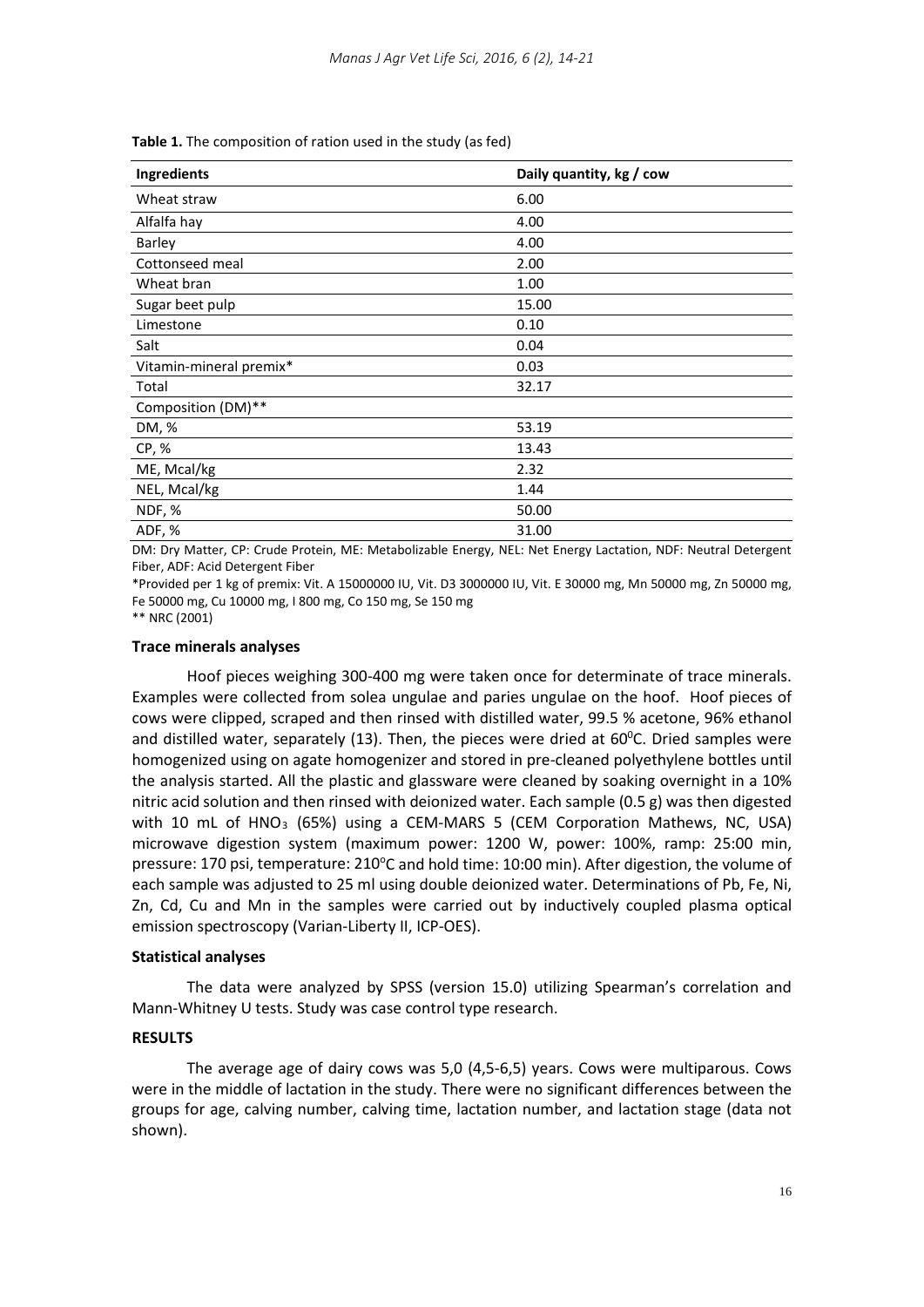Because the previous trimmings were not performed before, excessive overgrowth was present on claws. Lameness and all hoof lesions occurred at a higher frequency in hind than in front and analyses were performed only in hind hoof. The lameness scores ranged from 3 (lame) to 5 (extremely lame) in group HD. Lameness increased with age (P<0.05). The effect of lactation number on these traits was apparent (P<0.05). Sole ulcer (7 cases, 39%) was the most prominent hoof disease in group HD (Figure 1 and 2). There was no hoof disease and lameness in group C.







**Figure 2.** View of ulcus solea on a hoof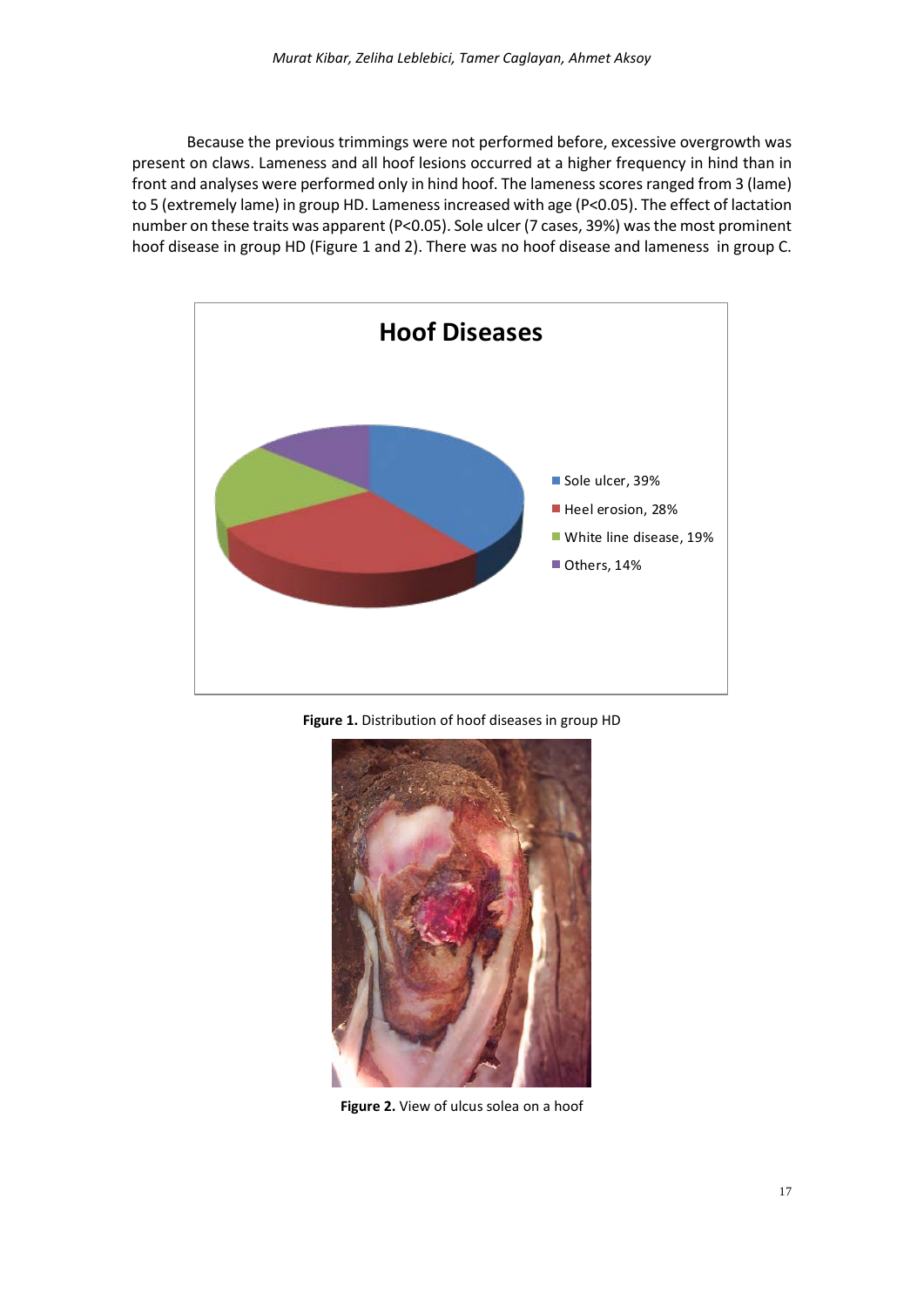Lead, Ni, Cd, and Cu values were significantly higher in the group HD than group C. Nevertheless Zn value was significantly lower in the group HD than group C (Table 2). The pieces had measurable concentrations of trace minerals. Mann-Whitney U test showed highly significant differences in hoof contents of Pb (P˂0.05), Ni (P˂0.01), Zn (P˂0,01), Cd (P˂0,01), and Cu (P˂0.05) among the groups.

| Group    | Pb     | Fe     | Ni                                                                              | Ζn     | <b>Cd</b> | Сu     | Mn     |
|----------|--------|--------|---------------------------------------------------------------------------------|--------|-----------|--------|--------|
| Group HD |        |        | 18  7.38±2.16  0.60±0.11  0.47±0.14  0.11±0.02  0.29±0.05  0.58±0.05  0.38±0.07 |        |           |        |        |
| Group C  |        |        | $5$ 0.10±0.01 0.50±0.11 0.03±0.01 1.35±0.17 0.01±0.00 0.19±0.10 0.28±0.25       |        |           |        |        |
|          | < 0.05 | > 0.05 | < 0.01                                                                          | < 0.01 | < 0.01    | < 0.05 | > 0.05 |
|          |        |        |                                                                                 |        |           |        |        |

**Table 2.** Distribution of some trace minerals in the hoof pieces\*

\*Part per million, HD: hoof disease group, C: control group.

Spearman's correlation coefficient showed significant positive relationships between hoof Pb and Zn, and Cu concentrations (P<0.05 r = 0.947; P<0.05 r = 0.947) respectively, Fe and Mn values (P<0.05  $r = 0.900$ ), Ni and Mn levels (P<0.05  $r = 0.894$ ), and Zn and Cu concentrations  $(P<0.01$  r = 1.000) in group C (Table 3). There was no significant correlation between trace mineral values in group HD (Table 4).

| Table 3. Correlation coefficient between parameters in group C |
|----------------------------------------------------------------|
|                                                                |

| <b>Parameter</b> | <b>Hoof Pb</b> | <b>Hoof Fe</b> | <b>Hoof Ni</b> | Hoof Zn   | <b>Hoof Cd</b> | <b>Hoof Cu</b> | <b>Hoof Mn</b> |  |
|------------------|----------------|----------------|----------------|-----------|----------------|----------------|----------------|--|
| Hoof Pb          |                |                |                |           |                |                |                |  |
| Hoof Fe          | 0.205          | 1              |                |           |                |                |                |  |
| Hoof Ni          | 0.344          | 0.783          | 1              |           |                |                |                |  |
| Hoof Zn          | $0.947*$       | 0.359          | 0.459          | 1         |                |                |                |  |
| Hoof Cd          | 0.000          | 0.354          | 0.395          | $-0.181$  | 1              |                |                |  |
| Hoof Cu          | $0.947*$       | 0.359          | 0.459          | $1.000**$ | $-0.181$       |                |                |  |
| Hoof Mn          | 0.564          | $0.900*$       | $0.894*$       | 0.667     | 0.354          | 0.667          |                |  |
| .                |                |                |                |           |                |                |                |  |

\*: P<0.05; \*\*: P<0.01

**Table 4.** Correlation coefficient between parameters in group HD

| Parameter | Hoof Pb  | Hoof Fe  | <b>Hoof Ni</b> | Hoof Zn  | <b>Hoof Cd</b> | <b>Hoof Cu</b> | <b>Hoof Mn</b> |
|-----------|----------|----------|----------------|----------|----------------|----------------|----------------|
| Hoof Pb   |          |          |                |          |                |                |                |
| Hoof Fe   | 0.086    | 1        |                |          |                |                |                |
| Hoof Ni   | 0.015    | $-0.127$ | 1              |          |                |                |                |
| Hoof Zn   | $-0.411$ | 0.068    | 0.168          | 1        |                |                |                |
| Hoof Cd   | 0.133    | 0.104    | $-0.033$       | 0.029    | 1              |                |                |
| Hoof Cu   | $-0.272$ | $-0.193$ | $-0.095$       | 0.106    | 0.099          | 1              |                |
| Hoof Mn   | $-0.046$ | 0.262    | $-0.066$       | $-0.365$ | 0.247          | $-0.173$       | 1              |

# **DISCUSSION**

Kılıç et al., (14) reported that the mean concentration of Zn in serum of lame cattle were significantly lower than control group; hence a potential interaction between lameness and serum Zn value in dairy cattle was proposed. Conversely, it was demonstrated that serum Zn and Cu concentrations of healthy, mild, moderate and severe lame cows were not significantly different (11,15). Zn value in hoof pieces was significantly lower in group HD than group C. This factor may come into play and increase these animals visibility to hoof disorders. Kellogg (9) reported that dietary ZM (zinc methionine) improved hoof quality of cows, compared with controls. In current study, hoof Cu level was significantly higher in group HD than group C.

Cases with hoof diseases had significantly lower value of Zn compared with group C. Some hypotheses may undertake with these results, displaying the need for more research to be done: (1) Hoof disease directly decreases Zn level in the hoof by increasing unquality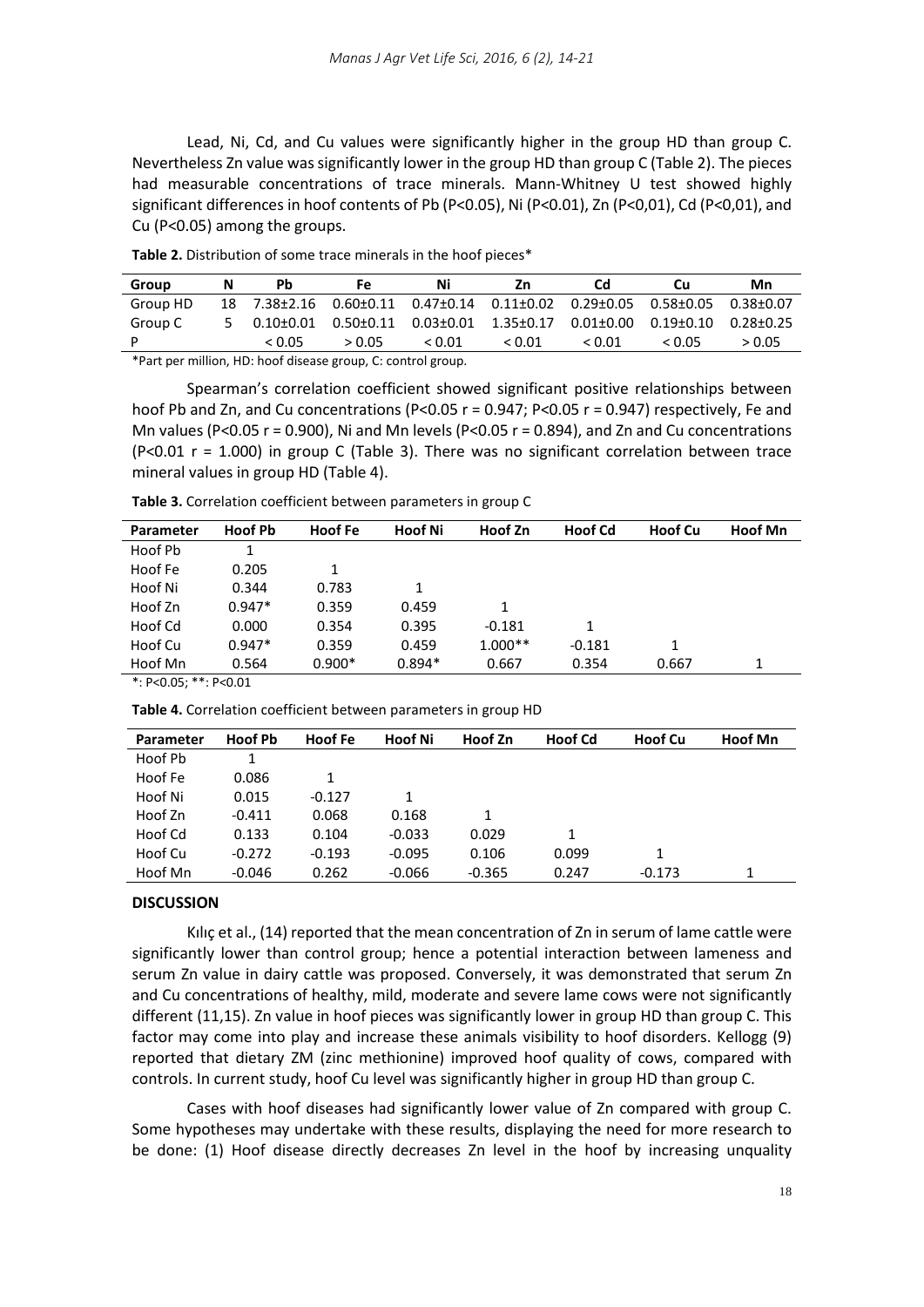production; (2) as inadequate feeding as a symptom of the hoof disease, this may affect nutrients intake including Zn; and (3) these patients had some severe Zn deficiency before being affected by hoof disease and this deficiency was the likely cause of their hoof disorders.

Very few studies have investigated the actual biological values of hoof Zn and Cu (4,10,11). Based on the values presented in Table 2 and 3, a positive correlation (0.106-1.000) was determined between Zn and Cu concentrations. Contrary to this study, Sadeghi-nasab et al., (11) reported that a negative correlation between Zn and Cu concentrations (P<0.05  $r = -0.281$ ). In a study has been reported that, cows given zinc methionine produced more milk with lower somatic cell counts than cows given zinc oxide and methionine (9). Some articles reported that the harder keratin of the hoof wall contained a greater Zn concentration than the softer keratin of the heel. It is found that concentration of Zn in the hoof horn of lame cattle were lower than no lameness animals (4,10,11). In reported study, Zn values of hoof pieces were lower than another studies with  $117 \pm 11 \,\mu g/g$  and  $71.03 \pm 13.78 \,\mu g/g$ , respectively, in group HD (4,11). Hoof pieces were also softer, which is determined by palpation, in group HD than group C.

It is reported that Zn and Cu serum levels were decreased significantly in dogs with dermatologic disease. Acanthosis and parakeratosis were thought to be related to decreased Zn level, and hyperplasia to decreased Cu level (16). It is adviced that keratinized tissue such as wool and feathers can be used for determine to level of Zn (17). It is noticed that the concentrations of trace minerals at feathers and hair use by clinical researchers to point out mineral profile of body to indicate alimentare deficiencies (18). Zn and Cu levels in hoof which is also keratinized tissue were determined in this study. Cows were not any alimentare deficiency.

Sadeghi-nasab et al. (11) reported that significant negative correlation was observed between locomotion scores with hoof Cu concentration (P˂0.05 r = -0.323). In group HD, cattle showed significant higher hoof Cu level (P˂0.05) than in group C. These results are not concordant with previous studies (4,10,11). This finding can be explained by hypotheses among which review here: Metabolic disorder in hoof may result increasing Cu level at hoof epithelial cells.

The connective tissue that suspends the distal phalanx within the hoof capsule is strengthened by the Cu dependent enzyme lysyl oxidase, which forms the cross linkages between collagen fibers (2,6). Overloading the suspensory connective tissue of the distal phalanx compresses the corium, resulting in the development of hoof diseases such as white line separation, sole hemorrhages, and sole ulcers.

Manganese appears to have a lesser role in maintaining hoof integrity. Manganese plays an indirect role in the keratinization process. The Mn-dependent enzymes, galacto transferase and glycosyl transferase, are required for the formation of proteoglycans (1,2,6). In this study, Mn level in group HD and group C were  $0.38 \pm 0.07$  ppm and  $0.28 \pm 0.25$  ppm, respectively. These values were not demonstrated significant differentiation (P>0.05).

Cases with hoof diseases had demonstrated significant higher value of Pb, Ni, Cd, and Cu but no Fe and Mn. This can be discussed by different hypotheses: Hoof disorders and irritated corium may be result increased trace mineral levels in epithelial cells. Increased Pb, Ni, Cd and Cu levels can be cause softer horn production.

The results of this study are compatible with previous findings asserting that hoof Zn value in the hoof of cattle with lameness is much lower compared with healthiest. Zinc value in hoof samples of group HD was significantly lower than the group C (Table 2). Nevertheless, this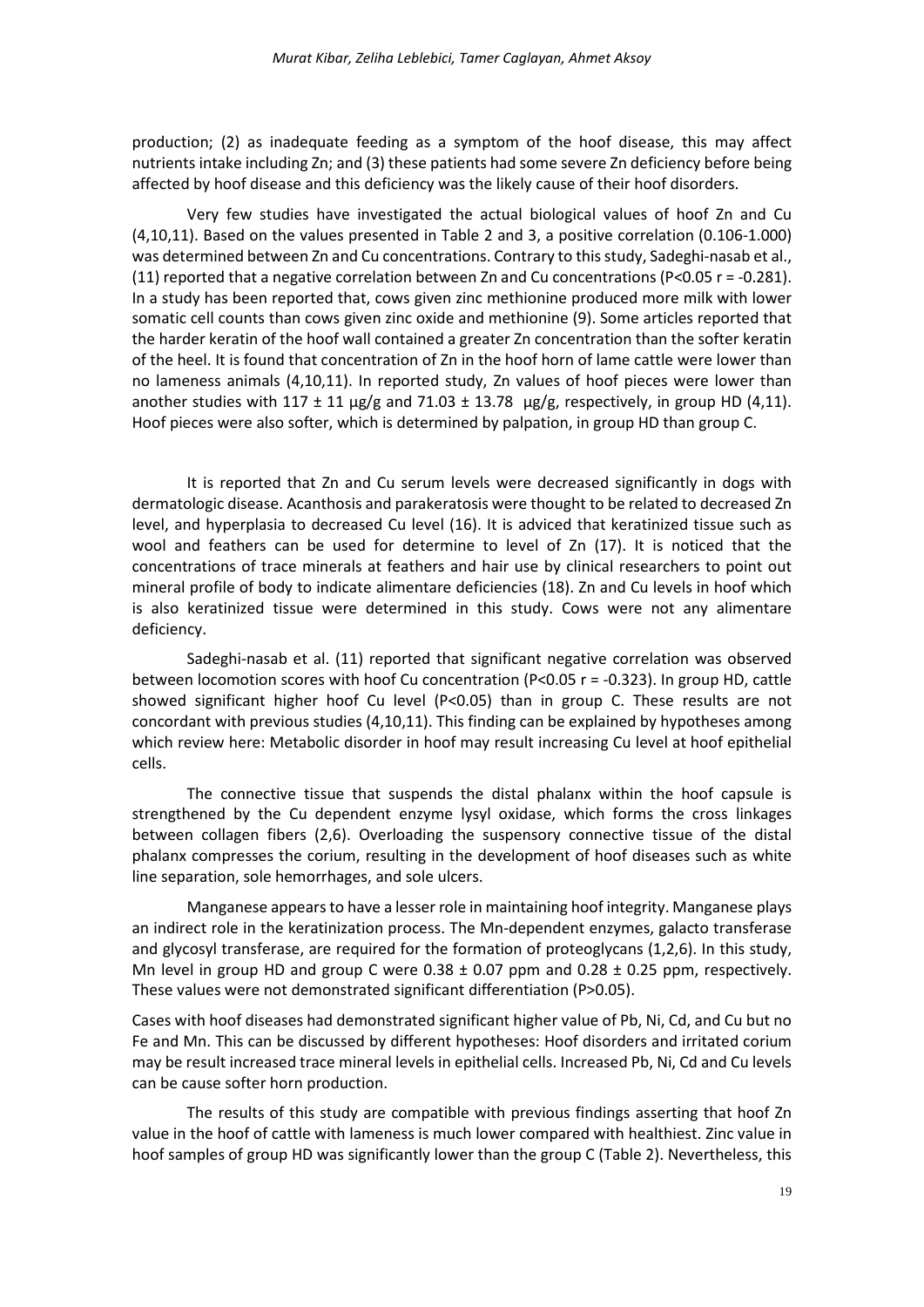study as a pilot study was planned just to maintain an overall impression about the some trace minerals values among the above-mentioned groups an object accomplished. Comprehensive investigations with samples representative for the general populations are needed to acquire a more diverse effecting.

In conclusion, we found that cattle which has various hoof disease have lower level of Zn and higher levels of Pb, Ni, Cd, and Cu than the control group. Keeping in mind of trace mineral values would be useful for protection and treatment to hoof diseases in cows. More comprehensive and meticulously designed studies are required to research the efficacy on hoof integrity these minerals and to evaluate any possible effect of Zn supplements on the occurrence and treatment of hoof disease.

# **REFERENCES**

- 1. **Miller, J.K., Ramsey, N., Madsen F.C.** (1998). The trace elements. In: Ed. Church, E.D. The Ruminant Animal. Prentice Hall, New Jersey, p: 342-400.
- 2. **Siciliano-Jones, J.L., Socha, M.T., Tomlinson, D.J., Defrain, J.M.** (2008). Effect of trace mineral source on lactation performance, claw integrity, and fertility of dairy cattle. J Dairy Sci, 91, 1985-1995.
- 3. **Mulling, C., Bragulla, H., Reese, S., Budras, K.D., Steinberg, W**. (1999). How structures in bovine hoof epidermis are influenced by nutritional factors. Anat Histol Embryol, 28, 103- 108.
- 4. **Tomlinson, D.J., Mulling, C.H., Fakler, T.M.** (2004). Formation of keratins in the bovine claw: roles of hormones minerals, and vitamins in functional claw integrity. J Dairy Sci, 87, 797-809.
- 5. **Hendry, K.A.K., MacCallum, A.J., Knight C.H., Wilde, C.J.** (1997). Laminitis in the dairy cow: a cell biological approach. J Dairy Res, 64, 475-486.
- 6. **Smart, M., Cymbaluk, N.F.** (1997). Role of nutritional supplements in bovine lameness. In: Eds, Greenough, P.R., Weaver, A.D., Lameness in Cattle. WB Saunders Co, Philadelphia, p: 145-161.
- 7. **O'Dell, B.L.** (1990). Copper. 261-267. In: Ed, Brown, M.L. Present knowledge in nutrition. ILSI Press, Maryland, p: 261-267.
- 8. **Akın, I.** 2004. Trace minerals and cow hoof diseases. Journal of Turk Veterinary Surgery Association 10, 54-61.
- 9. **Kellogg, D.W.** (1990). Zinc methionine affects performance of lactating cows. Feedstuffs 62, 15-28.
- 10. **Kessler, J., Morel, I., Dufey, P.A., Gutzwiller, A., Stern, A., Geyer, H**. (2003). Effect of organic zinc sources on performance, zinc status and carcass, meat, and claw quality in fattening bulls. Livest Prod Sci, 81, 161-171.
- 11. **Sadeghi-Nasab, A., Zolhavarieh, S.M., Al'arabi, H., Dadmehr, B. Bahari, A., Zamani, P., Baradaran-Seyed, Z., Sharifi, H., Bakhtiari, Z., Abolghazi, F.** (2013). Assessment of the serum zinc, copper, β-carotene and vitamin A and hoof zinc and copper status in different locomotion scores of dairy cattle. Iran Vet J Res, 14, 277-282.
- 12. **N.R.C.** (2001). Nutrient Requirements of Dairy Cattle. 7th rev. ed. Natl. Acad. Sci. Washington, DC, USA.
- 13. **Nouri, M., Chalian, H., Ahmadi-Faghih, H., Ahmadi-Faghih, A.** (2008). Nail molybdenum and zinc contents in populations with low and moderate incidence of esophageal cancer. Arch Iran Med, 11, 392-396.
- 14. **Kılıç, N., Ceylan, A., Serin, İ, Gökbulut, C.** (2007). Possible interaction between lameness, fertility, some minerals, and vit E in dairy cows. Bull Vet Inst Pulawy, 51, 425-429.